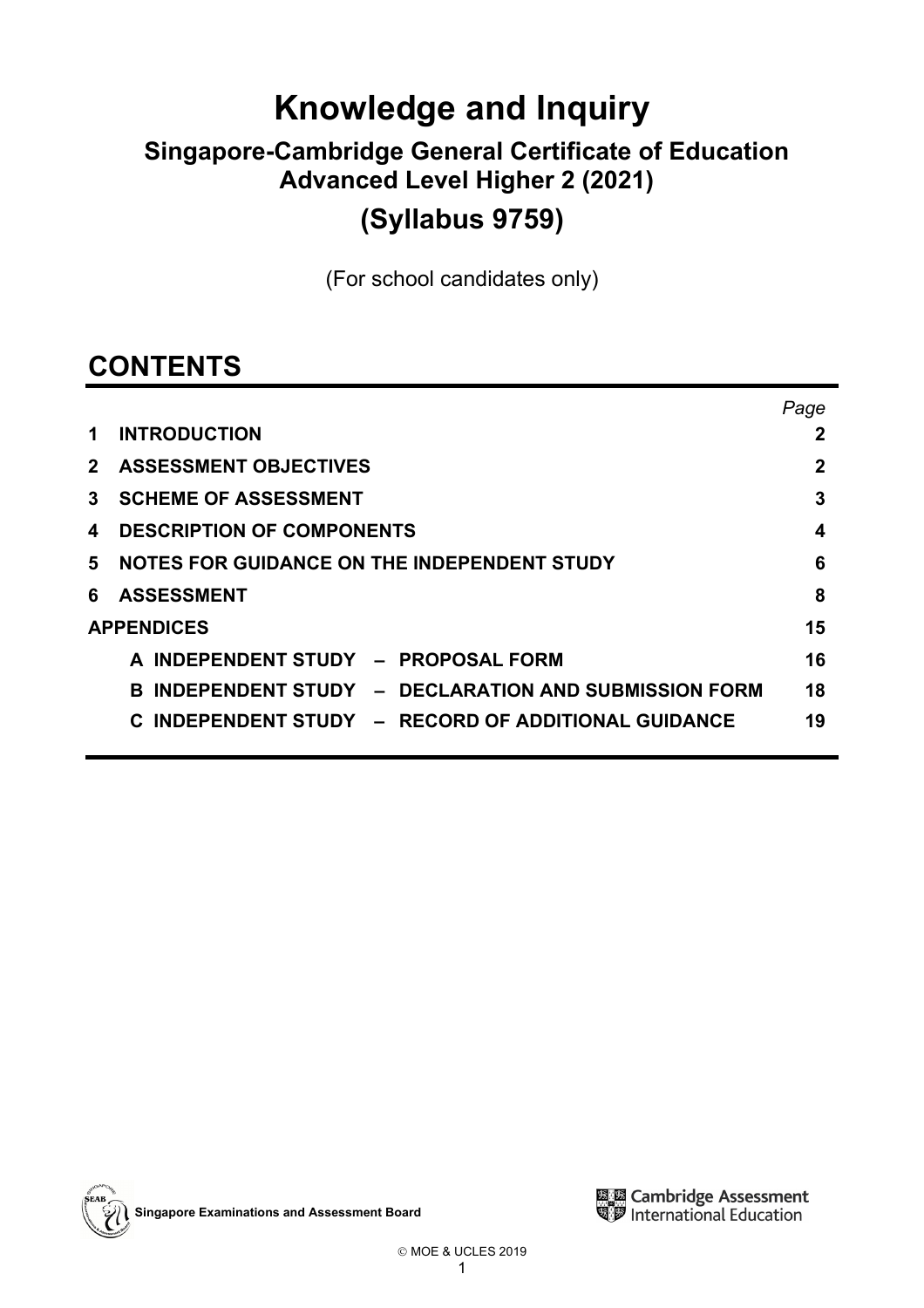### **1 INTRODUCTION**

1.1 The syllabus and examination are intended for school candidates who follow the Knowledge and Inquiry (KI) course of study at H2 level.

### **2 ASSESSMENT OBJECTIVES**

### **AO1** *Understanding the Nature and Construction of Knowledge*

Candidates will be expected to demonstrate an understanding of the nature and construction of knowledge. They will be expected to show that they have read widely and have understood and can apply the concepts involved. Candidates will be expected to demonstrate skill in selecting relevant material with which to tackle the assessment tasks.

### **AO2** *Critical Thinking*

Candidates will be expected to demonstrate skills of critical thinking. They will be expected to analyse different kinds of arguments and information, identify and evaluate assumptions and points of view, verify claims and provide reasoned and supported arguments of their own.

### **AO3** *Communication*

Candidates will be expected to communicate their ideas and arguments clearly and coherently in good English. They will be expected to structure their arguments, and select an appropriate style of presentation. They will be expected to communicate responses which are fully relevant to the questions asked and demonstrate clear ability to engage with different aspects of these questions.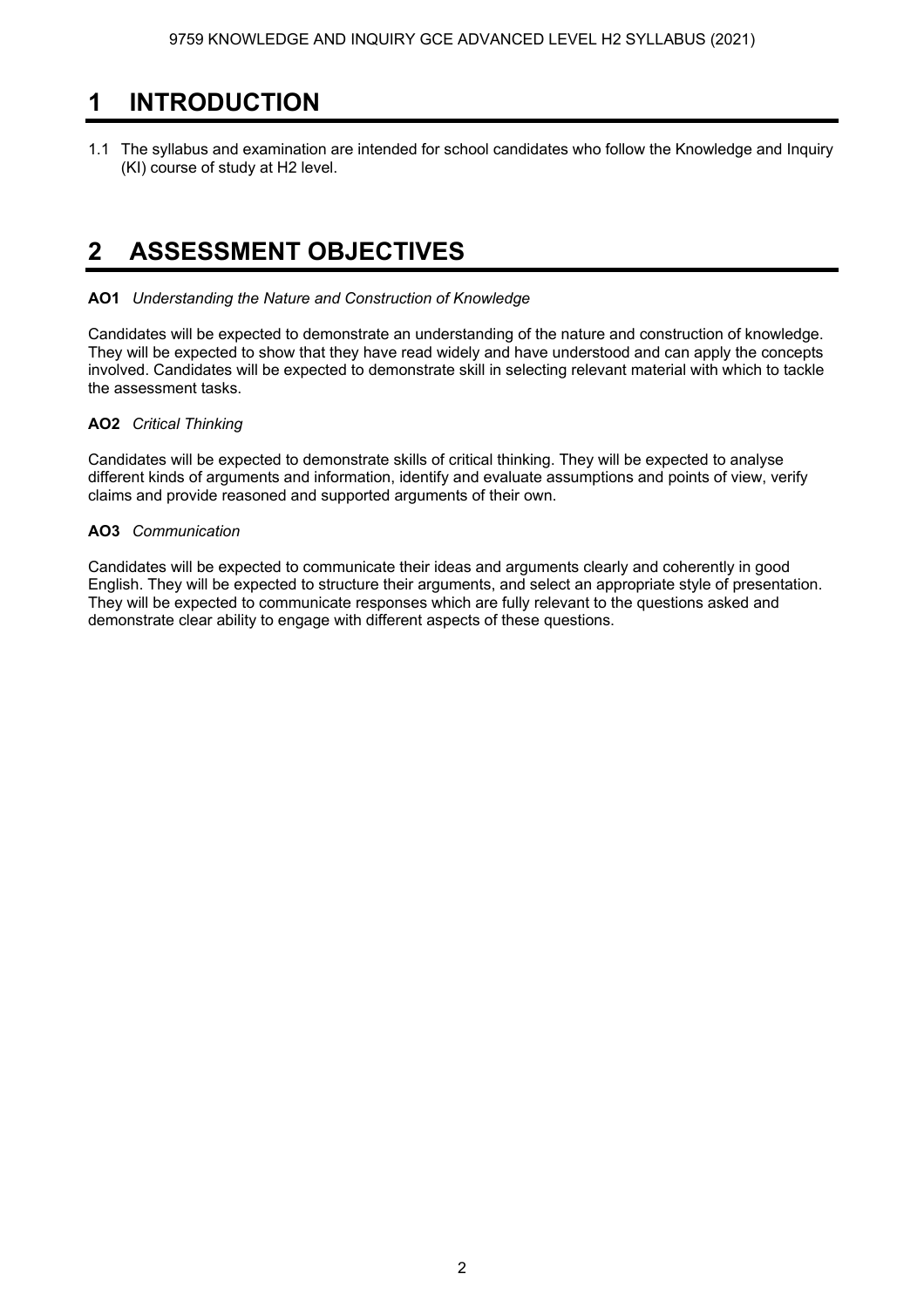### **3 SCHEME OF ASSESSMENT**

- 3.1 Candidates are tested on 3 papers. Papers 1 and 2 are written examinations taken during the end of year examinations. Paper 3 takes the form of an Independent Study on a topic of the candidate's choice. All the papers are compulsory for students taking the subject.
- 3.2 Table of Specifications

| Paper                                              | <b>Description</b>                                                                                                                                           |                                                                                                                                                    | <b>Mark Range</b>                                 | Weighting | <b>Duration</b> |
|----------------------------------------------------|--------------------------------------------------------------------------------------------------------------------------------------------------------------|----------------------------------------------------------------------------------------------------------------------------------------------------|---------------------------------------------------|-----------|-----------------|
| 1<br><b>Essay</b>                                  | Paper consists of 6<br>questions in total:                                                                                                                   | Candidates answer<br>2 questions: 1 from<br>each section                                                                                           | Total 60m                                         | 30%       | 3 hours         |
|                                                    | Section A covers the<br>general theoretical<br>aspects of the areas of<br>exploration                                                                        | Candidates choose<br>1 out of 2 questions<br>[Suggested range of<br>1000-1200 word<br>answer]                                                      | Section A: 30m<br>AO1: 15m<br>AO2: 10m<br>AO3: 5m |           |                 |
|                                                    | Section B covers<br>specific applications of<br>the areas of exploration                                                                                     | Candidates choose<br>1 out of 4 questions<br>[Suggested range of<br>1000-1200 word<br>answer]                                                      | Section B: 30m<br>AO1: 15m<br>AO2: 10m<br>AO3: 5m |           |                 |
| $\mathbf{2}$<br><b>Critical</b><br><b>Thinking</b> | Paper consists of 2<br>sections in total:                                                                                                                    | Candidates answer<br>3 questions: 1 from<br>Section A and 2<br>from Section B                                                                      | Total 60m<br>Section A: 30m                       | 30%       | 2 hours         |
|                                                    | Section A comprises an<br>unseen passage on a<br>theme relating to the<br>nature and construction<br>of knowledge followed<br>by 1 question                  | AO1: 10m<br>1 compulsory<br>question<br>AO2: 15m<br>[Suggested range of<br>AO3: 5m<br>400-600 word<br>answer]<br>Section B:<br>30m: $15m \times 2$ |                                                   |           |                 |
|                                                    | Section B comprises 3<br>questions from different<br>areas of knowledge, with<br>each question requiring<br>candidates to evaluate<br>the argument presented | Candidates choose<br>2 questions<br>[Suggested range of<br>150-250 word<br>answers]                                                                | AO2: $10m \times 2$<br>AO3: $5m \times 2$         |           |                 |
| 3<br>Independent<br><b>Study</b>                   | An independent study or<br>investigation                                                                                                                     | Candidates choose<br>a topic related to the<br>nature and<br>construction of<br>knowledge<br>(2500-3000 words)                                     | Total 80m<br>AO1:30m<br>AO2: 30m<br>AO3: 20m      | 40%       | 6 months        |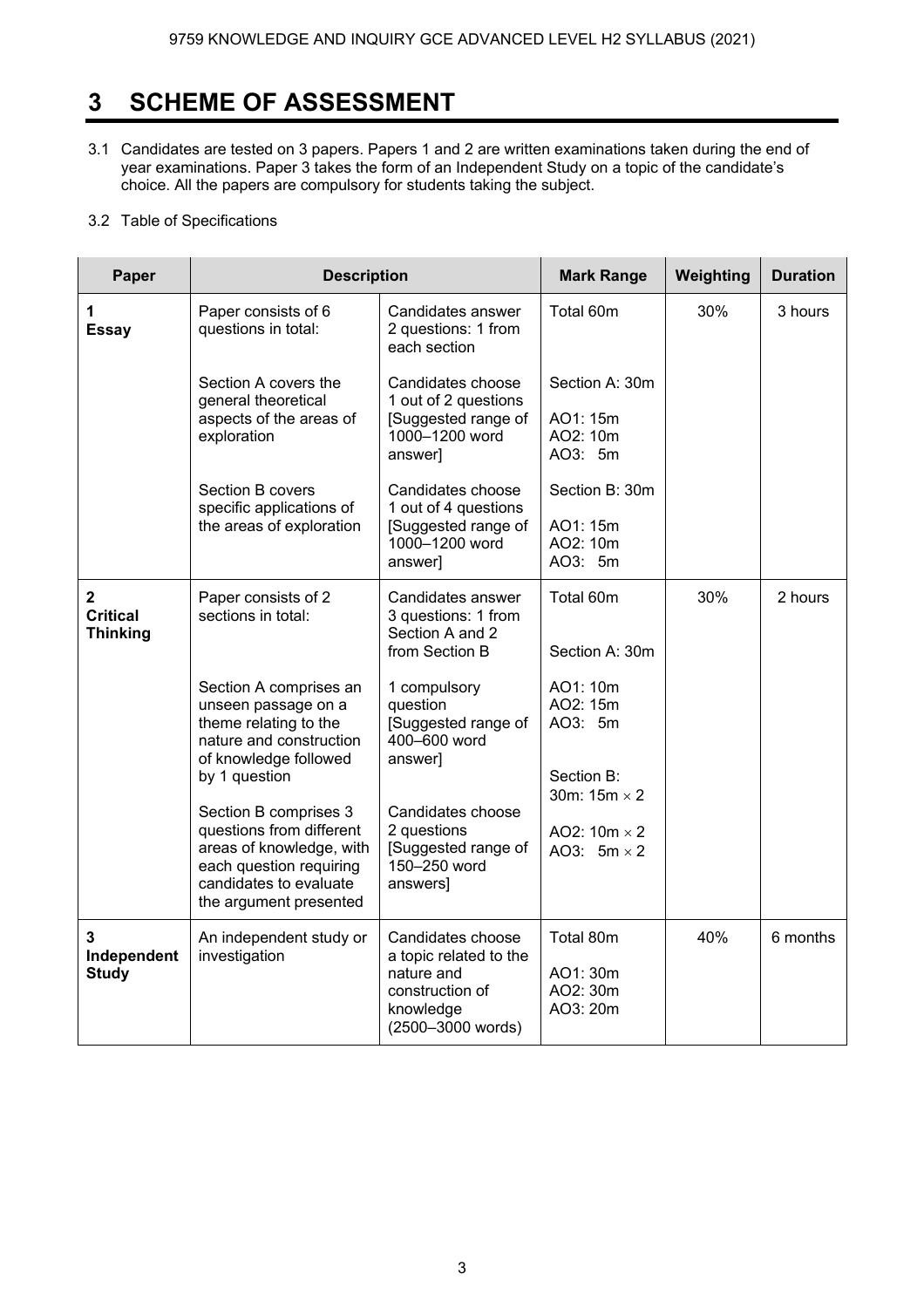### **4 DESCRIPTION OF COMPONENTS**

### 4.1 **Paper 1: Essay**

- 4.1.1 This paper gives candidates the opportunity to demonstrate their understanding of and ability to apply the concepts they have learned in their study of the nature and construction of knowledge. It is divided into 2 sections: A and B.
- 4.1.2 Section A covers the theoretical aspects of areas of exploration identified in the syllabus and the questions set will require candidates to draw on knowledge they have gained during their study of the following key questions:
	- Why ask questions?
	- What is knowledge?
	- How is knowledge constructed?
	- What makes knowledge valid?
	- How is knowledge affected by society?
	- How should knowledge be used?

Questions may not be set on these questions discretely, but may require students to draw on material from across the different questions.

- 4.1.3 Section B covers the application of areas of exploration identified in the syllabus and questions set will draw on applications of the key questions.
- 4.1.4 The questions will require candidates to:
	- demonstrate an understanding of the nature of knowledge and how knowledge is constructed in the various fields
	- apply their broader understanding of the nature and construction of knowledge to address specific contexts as required by the questions
	- select appropriate material from the content of the syllabus and apply it effectively to address the questions
	- refer to readings they have undertaken and use them to support the argument presented
	- use language appropriately and effectively to communicate a clear and well structured argument.

### 4.2 **Paper 2: Critical Thinking**

- 4.2.1 This paper gives candidates the opportunity to demonstrate critical thinking skills by applying their knowledge and understanding of what they have studied to unseen stimulus material. The paper is divided into 2 sections: A and B.
- 4.2.2 Section A consists of 1 passage on an area related to the nature and construction of knowledge. The passage is followed by one compulsory question that will require candidates to:
	- demonstrate an understanding of the nature and construction of knowledge in their critical analysis of the arguments, information and views presented in the text
	- apply their broader understanding of the nature and construction of knowledge to address specific contexts as required by the question
	- use language appropriately and effectively to communicate a clear and well structured argument.
- 4.2.3 Section B will present candidates with a variety of texts that will require them to:
	- critically analyse different kinds of arguments and information presented in the material
	- identify and evaluate assumptions and points of view, and verify claims
	- provide reasoned and supported arguments.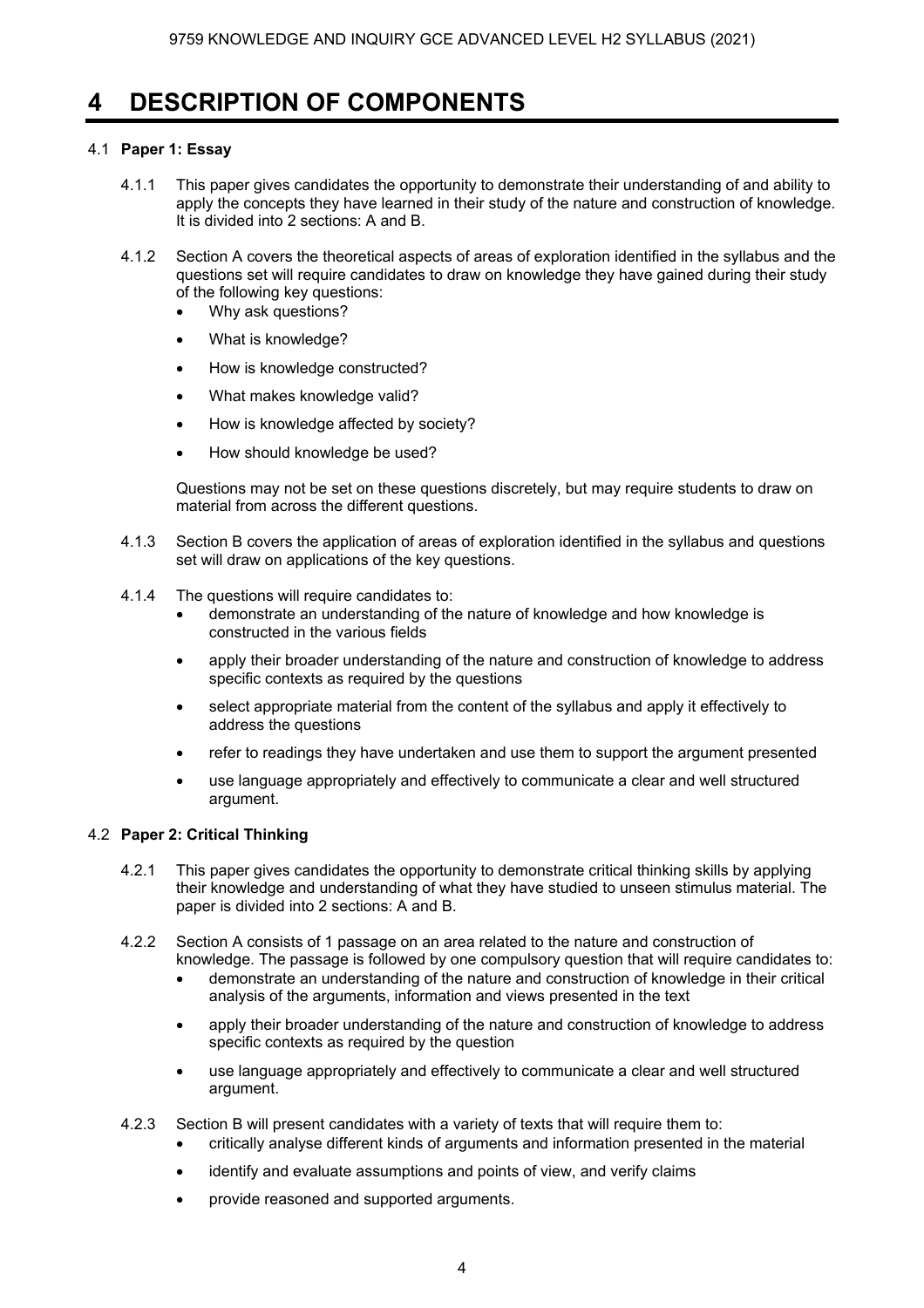### 4.3 **Paper 3: Independent Study**

- 4.3.1 This paper gives candidates the opportunity to select a topic of their choice, related to an area of the nature and construction of knowledge outlined in the syllabus that they have studied, and carry out independent research on that topic.
- 4.3.2 This paper will require candidates to:
	- demonstrate their understanding of the nature and construction of knowledge as it relates to their chosen area of study
	- apply their understanding of the nature and construction of knowledge in addressing the specific context of their chosen area of study
	- select appropriate material from the content of the syllabus in addressing their chosen area of study
	- show that they have engaged in relevant reading during the course of their research by presenting a literature review and applying what they have read to support the arguments they present
	- use language appropriately and effectively to communicate a clear and well structured argument.
- 4.3.3 The selected topic must be focused and suitable for an in-depth study of 6 months' duration and candidates' proposals must be submitted to the Principal Examiner for approval before the study is embarked on.
- 4.3.4 The selected topic must be anchored in the syllabus and must allow candidates to demonstrate their understanding and application of the nature and construction of knowledge.
- 4.3.5 Headings, footnotes, charts, tables and appendices will not count towards the 2500 to 3000 word limit.
- 4.3.6 The Independent Study must be typewritten on A4 size paper; with double-spacing and in Arial font, size 12.
- 4.3.7 A complete bibliography of all resources used/referred to must be attached to the work.

### 4.4 **The Approval Process for the Independent Study**

- 4.4.1 Candidates must submit the soft copy of their *Independent Study Proposal Form* (Appendix A) to SEAB by a specified date in Term 1 of the second year of study. **Deadlines for submissions will be specified by SEAB in a circular to schools**.
- 4.4.2 The Proposal must include the following details:
	- the research question/topic or area of study
	- rationale for the choice of area of study
	- the title of the Independent Study
	- a synopsis which states clearly the objective(s) and scope of the research area, as well as an indication of any potential problems or limitations
	- a literature review giving an overview of the current state of research and knowledge in this area of study
	- if applicable, a description of the qualitative and/or quantitative methodology to be used in gathering data
	- the proposal should not exceed 500 words.
- 4.4.3 The hard copy of the proposal must be dated and signed by both the candidate and the teacher. The hard copy should be retained by the school and submitted with the completed Independent Study by the date specified by SEAB (see para. 4.4.1 above).
- 4.4.4 Proposal submissions will be sent electronically to CIE for approval by the Principal Examiner.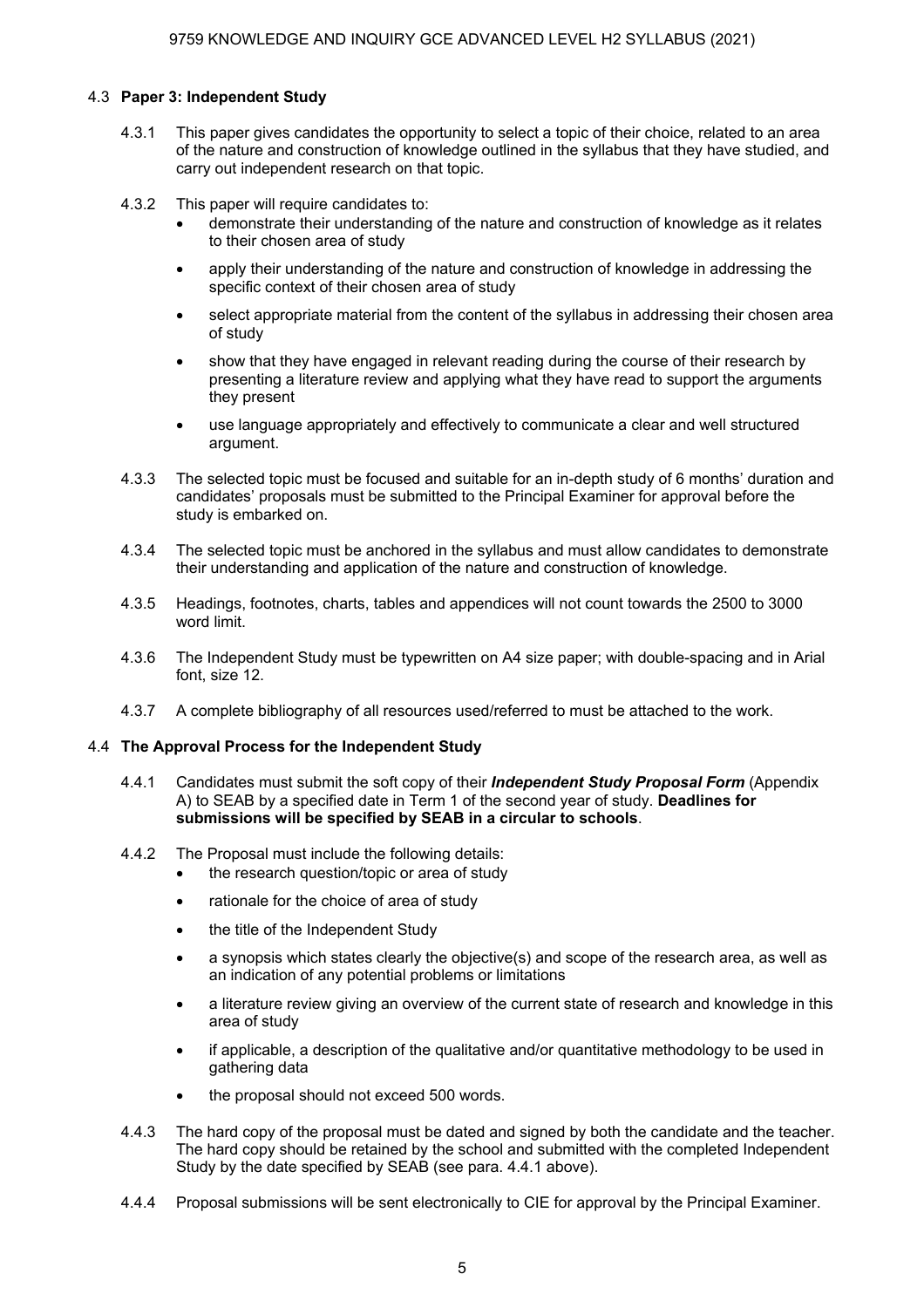- 4.4.5 If a proposal is acceptable as it stands, the Principal Examiner may approve it without further feedback.
- 4.4.6 If the Principal Examiner rejects a proposal, or indicates that a proposal needs to be revised before it can be approved, s/he will send feedback accordingly. This feedback must be retained by the school and submitted to SEAB with the completed Independent Study, along with the hard copy of the original proposal submission (see para. 4.4.3 above).
- 4.4.7 If a candidate has been advised by the Principal Examiner that s/he must make a resubmission of the amended proposal for approval, or submit a 2nd proposal, the candidate must do so by the date specified by SEAB, the hard copy of which must be submitted with the completed Independent Study.

### **5 NOTES FOR GUIDANCE ON THE INDEPENDENT STUDY**

5.1 The Independent Study submitted for assessment must be candidates' own work and should represent their ability to work **independently**. Nevertheless, all candidates will need support from their Centres in the form of monitoring the work in progress and giving some degree of guidance. The extent of teacher guidance is outlined in paragraphs 5.2 to 5.5 below.

### 5.2 **At the Proposal Stage**

- 5.2.1 Before candidates embark on the writing of their paper, at the Proposal Stage of the Independent Study, teachers are expected to:
	- guide candidates in the selection of an appropriate research topic
	- guide candidates in the formulation of their research proposal and in interpretation of examiners' comments on their proposal
	- advise candidates on work schedule
	- advise candidates on research ethics
	- advise candidates on research skills and techniques
	- advise candidates on the suitability of resources/references selected
	- explain to candidates what they will be assessed on and how their performance will be assessed
	- draw candidates' attention to the importance of the declaration they will be required to make in the *Independent Study Declaration and Submission Form* (Appendix B).
- 5.2.2 During the formulation of proposals, teachers may guide candidates as required. This guidance includes discussion with the candidate of any feedback given by the Principal Examiner on the proposal, as well as proposal revision, or the formulation of a second proposal, should this prove necessary.

### 5.3 **During Writing**

- 5.3.1 The teacher will schedule a conference with the candidate, at the latest by the 4th month of writing.
- 5.3.2 The length of time required for the conference will depend on each candidate's needs. However, the conference should take place over one sitting. This means that Centres should schedule each conference in such a way that it takes place over a single session within one day.
- 5.3.3 Teachers may accept a draft of a candidate's work in advance of the conference, for discussion during the session, but teachers should not give any written feedback on the work submitted.
- 5.3.4 Teachers should encourage candidates to take notes during the conference, so that they can refer to these notes subsequently, when working independently.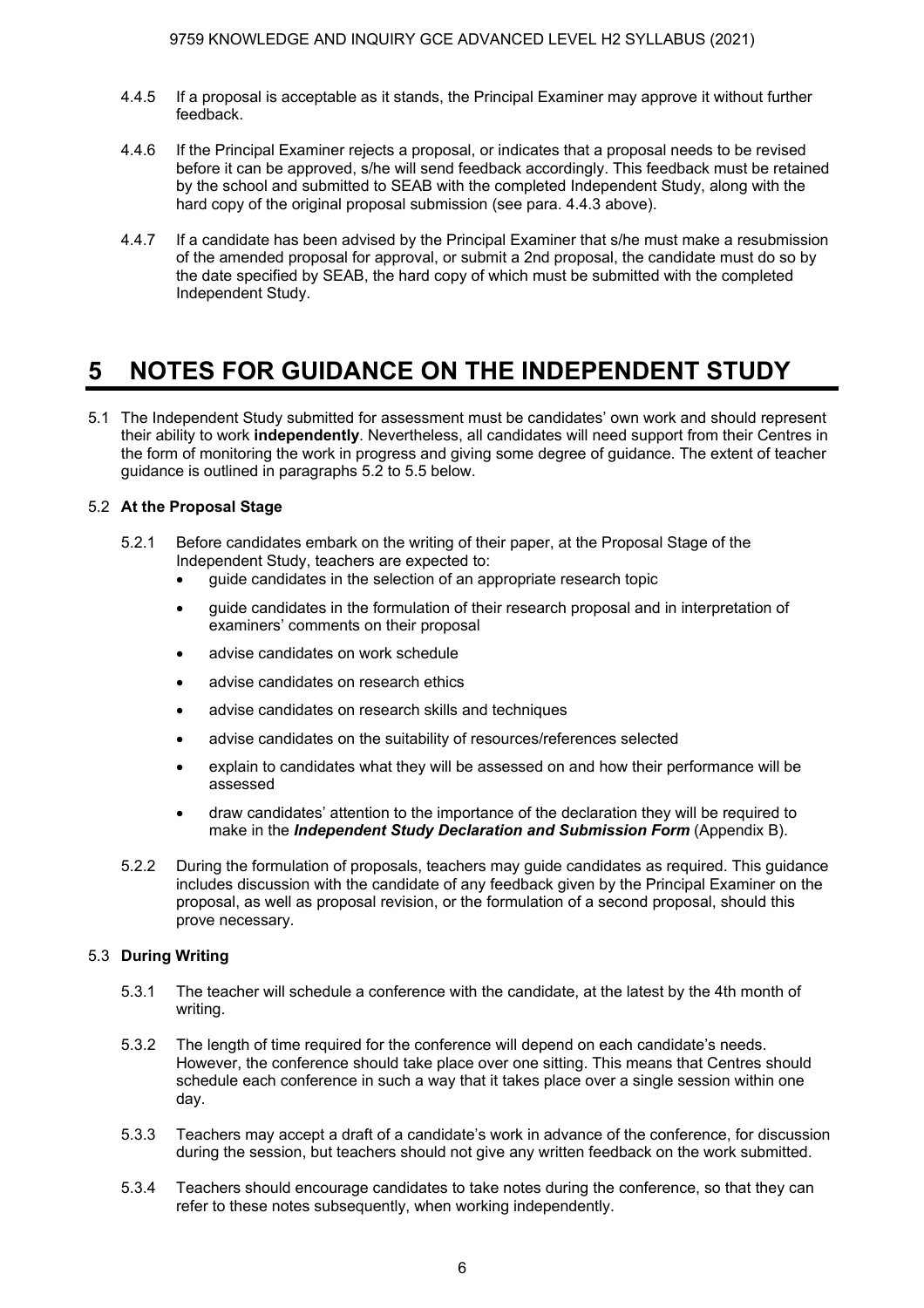- 5.3.5 At the request of a candidate, the teacher may schedule a 2nd conference. In the event of a 2nd conference being scheduled, the teacher will be required to complete the *Record of Additional Guidance* (Appendix C), giving details of key points of guidance given during the 2nd conference. The completed form must carry the teacher's signature and date.
- 5.3.6 The candidate should be given the opportunity to see what has been noted down on the form and should sign his/her acknowledgement of the additional guidance given.
- 5.3.7 The completed *Record of Additional Guidance* must be submitted with the candidate's Independent Study.
- 5.3.8 It should be noted that the nature and extent of additional guidance given may be taken into consideration during the marking of the candidate's work.
- 5.3.9 Should the teacher feel that a candidate would benefit from a 2nd conference, s/he may suggest it to the candidate, but it should be the candidate's decision whether or not to take up the suggestion.

### 5.4 **Acknowledgement of External Sources of Information**

- 5.4.1 Candidates are permitted to seek advice or information from people outside of the school environment who have expertise that is relevant to their research. However, as part of their guidance on the ethics of carrying out independent research, teachers should advise candidates that it is not acceptable for them to either seek or accept help from any outside agency, including family and friends, in the actual writing of their Independent Study.
- 5.4.2 Candidates must acknowledge advice or information provided by people other than their Knowledge and Inquiry teachers. They may do this through the use of footnotes, or endnotes, or in their bibliography.

#### 5.5 **On Submission and on Suspicion of Plagiarism**

- 5.5.1 When candidates submit their Independent Study for assessment, teachers are expected to ensure that candidates have completed the *Independent Study Declaration and Submission Form* and attached it to the front of the work.
- 5.5.2 Teachers should also submit the hard copy of the proposal(s), along with any feedback given by the Principal Examiner, as well as the *Record of Additional Guidance*, if any has been given.
- 5.5.3 While teachers do not need to assess the work that is submitted, or check that requirements for the Independent Study have been fulfilled, nevertheless, they will need to read the work in order to satisfy themselves that it is authentic.
- 5.5.4 If the teacher is satisfied that, **to the best of her/his knowledge** of the candidate and the progress of the Independent Study, the work is authentic, s/he should sign and date the declaration on authenticity on the *Declaration and Submission Form*. It is understood that this declaration is made in good faith by the teacher and that ultimately, the authenticity of the work is the candidate's responsibility.
- 5.5.5 If the teacher has cause for suspicion of plagiarism in the work submitted s/he should circle **'reason'** *[to believe that the candidate has plagiarised work in this Research Paper]* and give details in an Irregularity Report (to be issued by SEAB) which should be submitted to SEAB, along with the work in question, including the candidate's approved proposal.
- 5.5.6 All documentation regarding cases of suspected plagiarism, proven or otherwise must be submitted to SEAB. The examining authority will take disciplinary action against any candidate found to have committed or aided the offence of plagiarism.
- 5.5.7 If there are no Irregular Cases, a 'nil return' must be submitted by the school.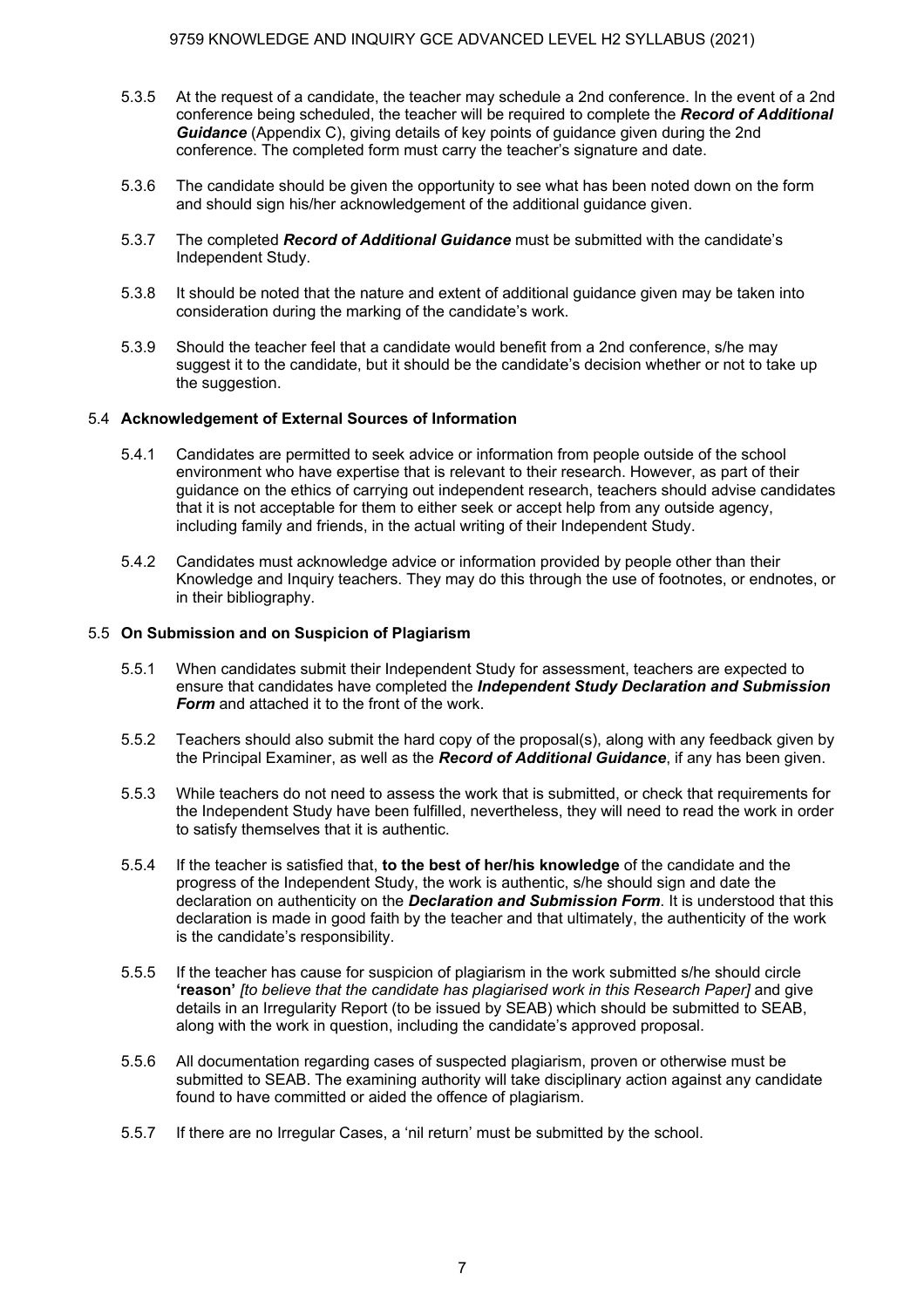### **6 ASSESSMENT**

- 6.1 KI is assessed using band descriptors for the relevant Assessment Objectives for each paper.
- 6.2 The assessment of KI essay questions involves qualitative judgements rather than quantitative evaluation. Judgements on the appropriate band of each essay assessed will be based on the principle of 'best fit' determined by the descriptions within each band for each Assessment Objective.
- 6.3 In **Paper 1**, the essay in Section A carries a total of 30 marks, with the following weighting between Assessment Objectives:

| <b>Marks</b> | <b>Assessment Objective</b>                                   |  |
|--------------|---------------------------------------------------------------|--|
| 15           | Understanding the Nature and Construction of Knowledge<br>AO1 |  |
| 10           | <b>Critical Thinking</b><br>AO <sub>2</sub>                   |  |
| 5            | Communication<br>AO <sub>3</sub>                              |  |

The essay in Section B also carries 30 marks, with the same weighting as for Section A.

| <b>AO1</b><br>Understanding the Nature and Construction of Knowledge (15 marks) |                                                                                                                                                                                                                                                                                 |  |
|---------------------------------------------------------------------------------|---------------------------------------------------------------------------------------------------------------------------------------------------------------------------------------------------------------------------------------------------------------------------------|--|
| <b>Grade/Mark</b><br>Range                                                      | <b>Descriptors</b>                                                                                                                                                                                                                                                              |  |
|                                                                                 | The candidate produces a response which demonstrates:                                                                                                                                                                                                                           |  |
| $13 - 15$                                                                       | Comprehensive and insightful understanding of the nature and construction of<br>knowledge, with a thorough exploration of the issues raised in the question and<br>their implications, and with sufficient examples which are consistently relevant,<br>effective and accurate. |  |
| $10 - 12$                                                                       | Wide-ranging understanding of the nature and construction of knowledge, with an<br>exploration of most of the issues raised in the question and their implications, and<br>with sufficient examples which are generally relevant, effective and accurate.                       |  |
| $7 - 9$                                                                         | Generally sound understanding of the nature and construction of knowledge, with<br>an exploration of some of the issues raised in the question and their implications,<br>and with a limited number of examples which are generally relevant, effective and<br>accurate.        |  |
| $4 - 6$                                                                         | Basic understanding of the nature and construction of knowledge, with a limited<br>exploration of some of the issues raised in the question, and any examples given<br>are limited in relevance, effectiveness and accuracy.                                                    |  |
| $1 - 3$                                                                         | A limited understanding of the nature and construction of knowledge without<br>exploration of the issues raised in the question, and without examples.                                                                                                                          |  |
| 0                                                                               | No evidence of understanding.                                                                                                                                                                                                                                                   |  |
|                                                                                 |                                                                                                                                                                                                                                                                                 |  |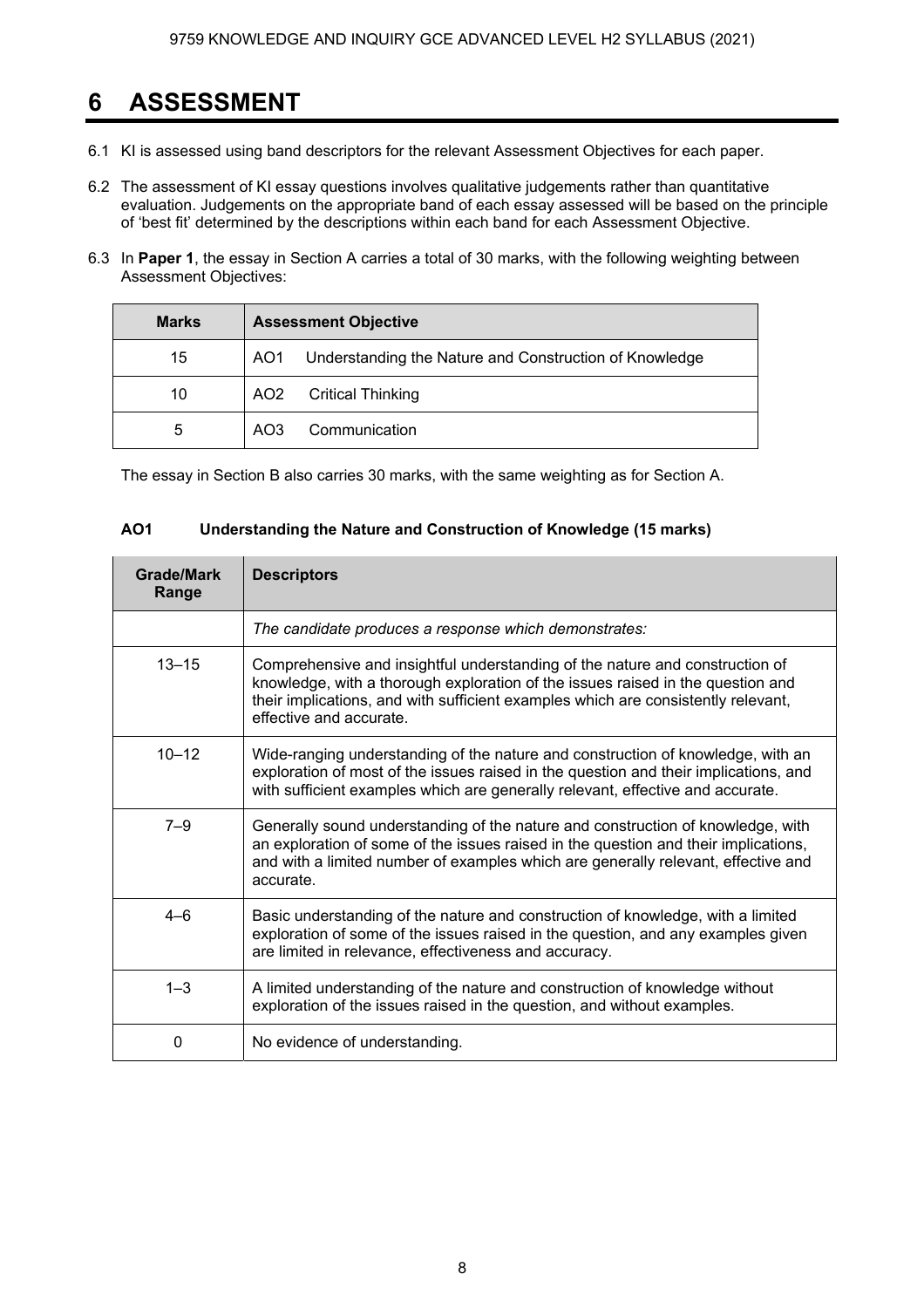### **AO2 Critical Thinking (10 marks)**

| Grade/Mark<br>Range | <b>Descriptors</b>                                                                                                                                          |
|---------------------|-------------------------------------------------------------------------------------------------------------------------------------------------------------|
|                     | The candidate presents an argument which is:                                                                                                                |
| $9 - 10$            | Consistently clear, logical and relevant, with thorough and insightful evaluation of<br>reasoning, leading to an appropriate and well-justified conclusion. |
| $7 - 8$             | Consistently clear, logical and relevant, with a thorough evaluation of reasoning,<br>leading to an appropriate conclusion, with some justification.        |
| $5 - 6$             | Generally clear, logical and relevant, with an evaluation of some of the reasoning,<br>leading to an appropriate conclusion.                                |
| $3 - 4$             | Basically clear, logical and relevant.                                                                                                                      |
| $1 - 2$             | Limited in clarity, logic and relevance.                                                                                                                    |
| 0                   | No evidence of critical thinking.                                                                                                                           |

### **AO3 Communication (5 marks)**

| Grade/Mark<br>Range | <b>Descriptors</b>                                                                                           |
|---------------------|--------------------------------------------------------------------------------------------------------------|
|                     | The candidate presents a response which is:                                                                  |
| 5                   | Cogent, using language which is consistently clear, effective, accurate and<br>appropriate.                  |
| 4                   | Coherent, using language which is consistently clear, effective, accurate and<br>appropriate.                |
| 3                   | Structured, using language which is generally clear, accurate and appropriate.                               |
| 2                   | Basic in structure, using language which is generally clear, but limited in accuracy<br>and appropriateness. |
| 1                   | Limited in structure and relevance, using language which is unclear.                                         |
| $\Omega$            | No evidence of effective communication.                                                                      |

6.4 In **Paper 2**, the question in Section A carries a total of 30 marks, with the following weighting between Assessment Objectives:

| <b>Marks</b> | <b>Assessment Objective</b> |                                                        |  |
|--------------|-----------------------------|--------------------------------------------------------|--|
| 10           | AO <sub>1</sub>             | Understanding the Nature and Construction of Knowledge |  |
| 15           | AO <sub>2</sub>             | <b>Critical Thinking</b>                               |  |
| 5            | AO3                         | Communication                                          |  |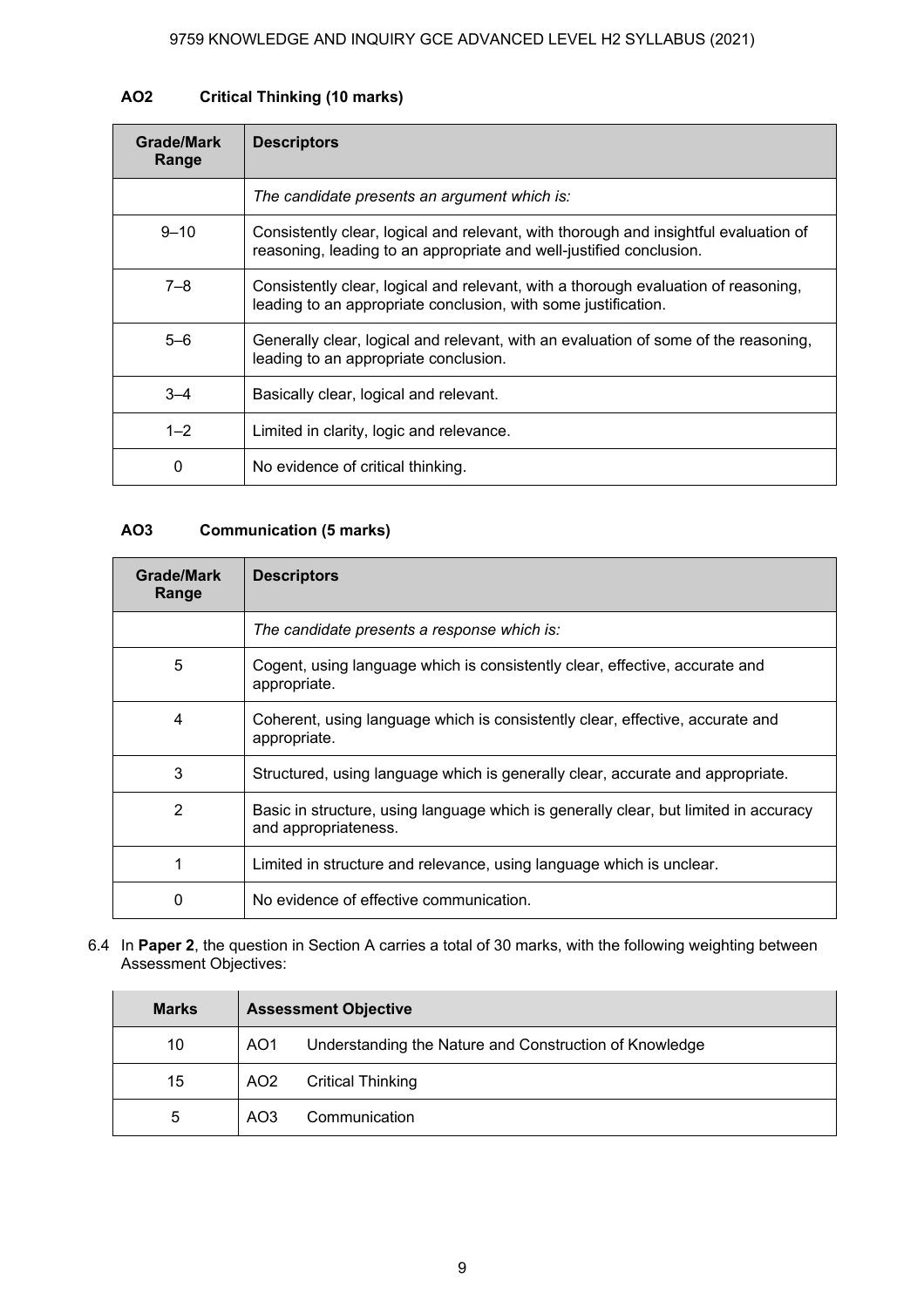The questions in Section B carry 15 marks each, with the following weighting:

| <b>Marks</b> | <b>Assessment Objective</b> |                          |
|--------------|-----------------------------|--------------------------|
| 10           | AO2                         | <b>Critical Thinking</b> |
| 5            | AO <sub>3</sub>             | Communication            |

### **SECTION A 30 MARKS**

### **AO1 Understanding the Nature and Construction of Knowledge (10 marks)**

| <b>Grade/Mark</b><br>Range | <b>Descriptors</b>                                                                                                                                                                                                                                                             |
|----------------------------|--------------------------------------------------------------------------------------------------------------------------------------------------------------------------------------------------------------------------------------------------------------------------------|
|                            | In responding to the passage, the candidate demonstrates:                                                                                                                                                                                                                      |
| $9 - 10$                   | Comprehensive and insightful understanding of the nature and construction of<br>knowledge, with a thorough exploration of the issues raised in the question and<br>their implications and with sufficient examples which are consistently relevant,<br>effective and accurate. |
| $7 - 8$                    | Wide-ranging understanding of the nature and construction of knowledge, with a<br>thorough exploration of most of the issues raised in the question and their<br>implications, and with sufficient examples which are generally relevant, effective<br>and accurate.           |
| $5 - 6$                    | Generally sound understanding of the nature and construction of knowledge, with<br>an exploration of some of the issues raised in the question and their implications,<br>and with a limited number of examples which are generally relevant, effective and<br>accurate.       |
| $3 - 4$                    | Basic understanding of the nature and construction of knowledge, with a limited<br>exploration of some of the issues raised in the question, and any examples given<br>are limited in relevance, effectiveness and accuracy.                                                   |
| $1 - 2$                    | A limited understanding of the nature and construction of knowledge without<br>exploration of the issues raised in the question, and without examples.                                                                                                                         |
| $\Omega$                   | No evidence of understanding.                                                                                                                                                                                                                                                  |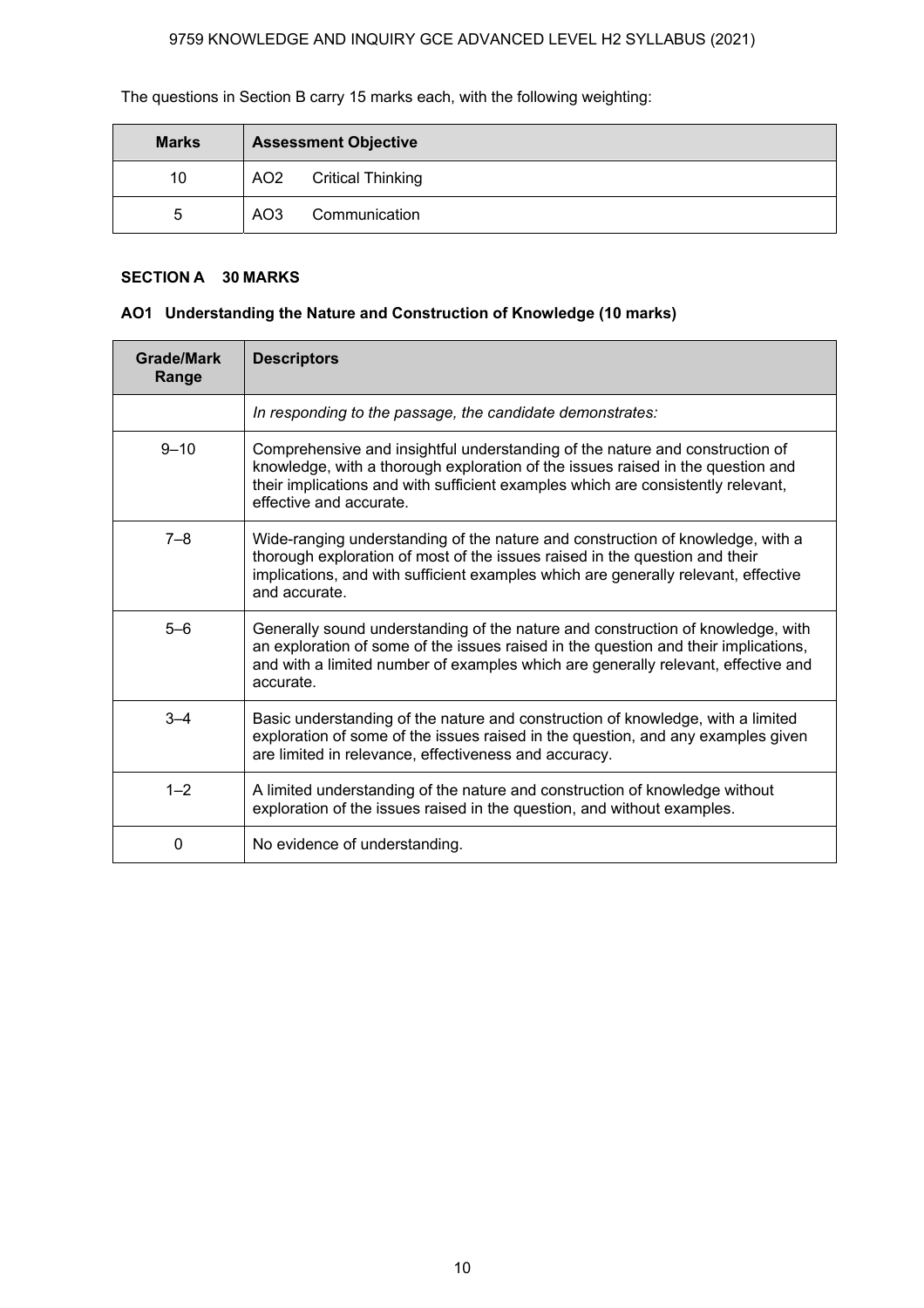### **AO2 Critical Thinking (15 marks)**

| Grade/Mark<br>Range | <b>Descriptors</b>                                                                                                                                          |
|---------------------|-------------------------------------------------------------------------------------------------------------------------------------------------------------|
|                     | The candidate presents an argument which is:                                                                                                                |
| $13 - 15$           | Consistently clear, logical, and relevant with thorough and insightful evaluation of<br>reasoning, leading to an appropriate and well-justified conclusion. |
| $10 - 12$           | Consistently clear, logical and relevant, with a thorough evaluation of reasoning,<br>leading to an appropriate conclusion, with some justification.        |
| $7 - 9$             | Generally clear, logical and relevant, with an evaluation of some of the reasoning,<br>leading to an appropriate conclusion.                                |
| $4 - 6$             | Basically clear, logical and relevant.                                                                                                                      |
| $1 - 3$             | Limited in clarity, logic and relevance.                                                                                                                    |
| 0                   | No evidence of critical thinking.                                                                                                                           |

### **AO3 Communication (5 marks)**

| Grade/Mark<br>Range | <b>Descriptors</b>                                                                                           |
|---------------------|--------------------------------------------------------------------------------------------------------------|
|                     | The candidate presents a response which is:                                                                  |
| 5                   | Cogent, using language which is consistently clear, effective, accurate and<br>appropriate.                  |
| 4                   | Coherent, using language which is consistently clear, effective, accurate and<br>appropriate.                |
| 3                   | Structured, using language which is generally clear, accurate and appropriate.                               |
| $\overline{2}$      | Basic in structure, using language which is generally clear, but limited in accuracy<br>and appropriateness. |
|                     | Limited in structure, using language which is unclear.                                                       |
| 0                   | No evidence of effective communication.                                                                      |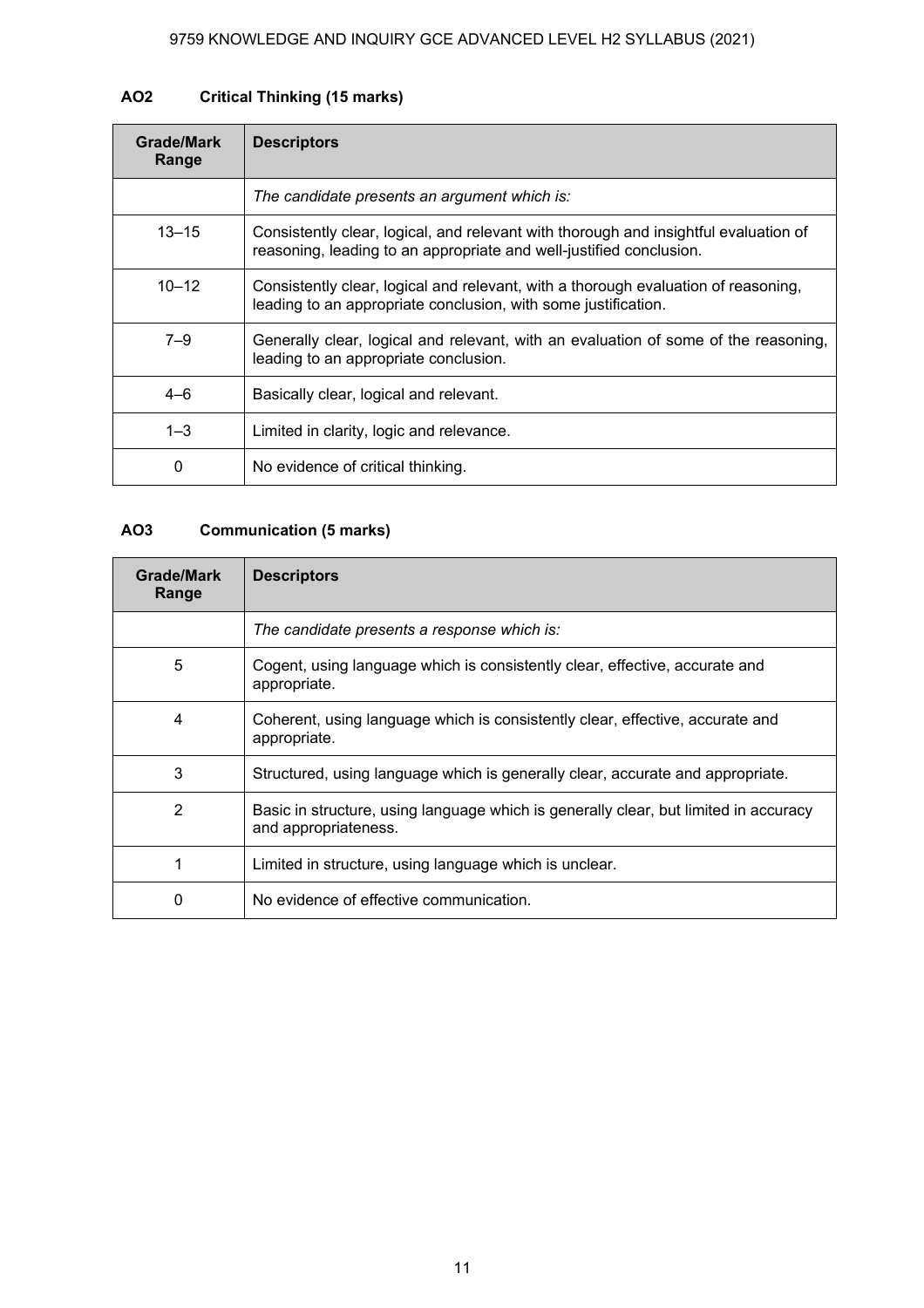### **SECTION B 30 MARKS (2 X 15 MARKS)**

### **AO2 Critical Thinking (10 marks)**

| Grade/Mark<br>Range | <b>Descriptors</b>                                                                                                                         |
|---------------------|--------------------------------------------------------------------------------------------------------------------------------------------|
|                     | In analysing the argument(s), the candidate demonstrates:                                                                                  |
| $9 - 10$            | Critical engagement consistently, with thorough and insightful assessment of the<br>argument, and with a full and perceptive evaluation.   |
| $7 - 8$             | Critical engagement consistently, with thorough assessment of the argument, and<br>a full evaluation.                                      |
| $5-6$               | Critical engagement generally, with general assessment of the argument, and an<br>evaluation of the main points of the argument.           |
| $3 - 4$             | Critical engagement at times, with a basic assessment of the argument, and a<br>tentative evaluation limited to only part of the argument. |
| $1 - 2$             | Limited critical engagement, with a superficial assessment of the argument, and<br>no evaluation.                                          |
| 0                   | No evidence of critical thinking.                                                                                                          |

### **AO3 Communication (5 marks)**

| Grade/Mark<br>Range | <b>Descriptors</b>                                                                                           |
|---------------------|--------------------------------------------------------------------------------------------------------------|
|                     | The candidate produces an answer which is:                                                                   |
| 5                   | Cogent, using language which is consistently clear, effective, accurate and<br>appropriate.                  |
| 4                   | Coherent, using language which is consistently clear, effective, accurate and<br>appropriate.                |
| 3                   | Structured, using language which is generally clear, accurate and appropriate.                               |
| 2                   | Basic in structure, using language which is generally clear, but limited in accuracy<br>and appropriateness. |
|                     | Limited in structure, using language which is unclear.                                                       |
| 0                   | No evidence of effective communication.                                                                      |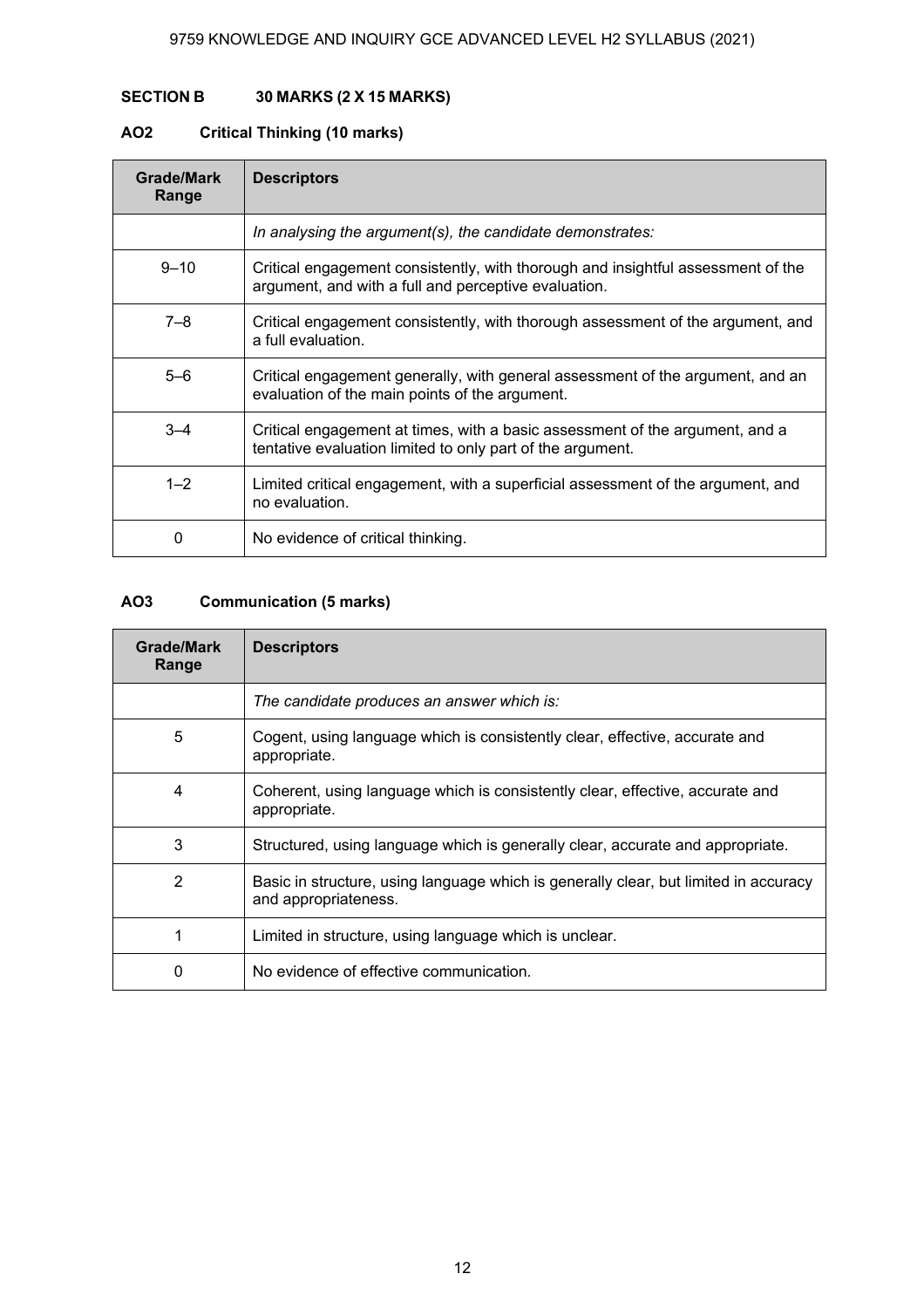6.5 In **Paper 3**, the Independent Study carries a total of 80 marks, with the following weighting between Assessment Objectives:

| <b>Marks</b> | <b>Assessment Objective</b>                                |  |  |  |
|--------------|------------------------------------------------------------|--|--|--|
| 30           | AO1 Understanding the Nature and Construction of Knowledge |  |  |  |
| 30           | AO2 Critical Thinking                                      |  |  |  |
| 20           | AO3 Communication                                          |  |  |  |

### **AO1 Understanding the Nature and Construction of Knowledge (30 marks)**

| Grade/Mark<br>Range | <b>Descriptors</b>                                                                                                                                                                                                                                                                                      |
|---------------------|---------------------------------------------------------------------------------------------------------------------------------------------------------------------------------------------------------------------------------------------------------------------------------------------------------|
|                     | The candidate produces a study which demonstrates:                                                                                                                                                                                                                                                      |
| $25 - 30$           | Comprehensive and insightful understanding of the nature and construction of<br>knowledge, making thoughtful use of a broad range of resources, with a thorough<br>and perceptive exploration of implications, and with sufficient examples which are<br>consistently relevant, effective and accurate. |
| $19 - 24$           | Wide-ranging understanding of the nature and construction of knowledge, making<br>thoughtful use of a range of resources, with an exploration of most of the<br>implications, and with sufficient examples which are generally relevant, effective<br>and accurate.                                     |
| $13 - 18$           | Generally sound understanding of the nature and construction of knowledge,<br>making efficient use of a range of resources, with an exploration of some<br>implications, and with a limited number of examples which are generally relevant,<br>effective and accurate.                                 |
| $7 - 12$            | Basic understanding of the nature and construction of knowledge, making<br>reasonable use of a narrow range of resources, with a limited exploration of some<br>implications, and any examples given are limited in relevance, effectiveness and<br>accuracy.                                           |
| $1 - 6$             | A limited understanding of the nature and construction of knowledge, making<br>limited use of a narrow range of resources, without exploration of implications, and<br>any examples given lack relevance, effectiveness and accuracy.                                                                   |
| 0                   | No evidence of understanding.                                                                                                                                                                                                                                                                           |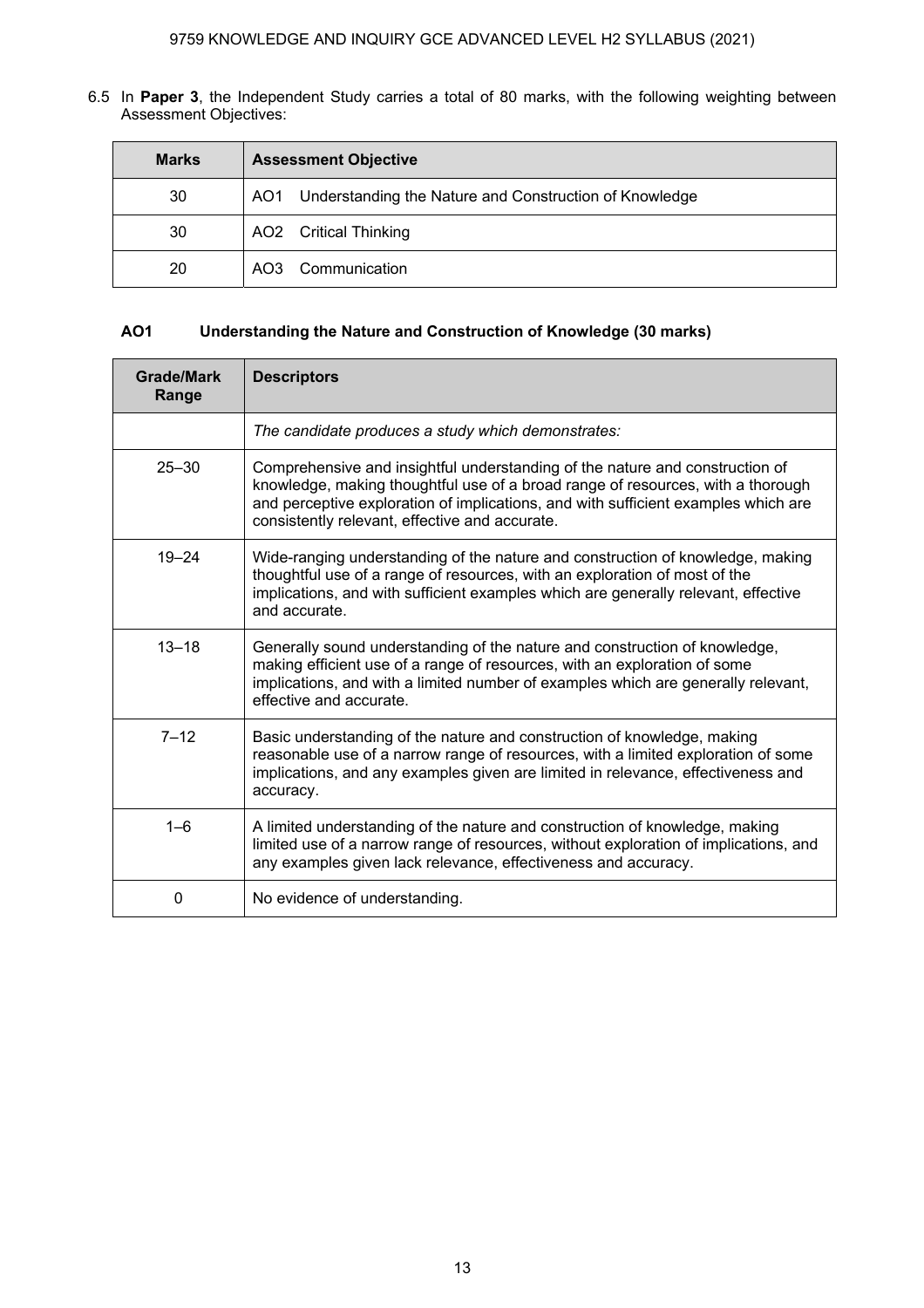### **AO2 Critical Thinking (30 marks)**

| <b>Grade/Mark</b><br>Range | <b>Descriptors</b>                                                                                                                                                             |
|----------------------------|--------------------------------------------------------------------------------------------------------------------------------------------------------------------------------|
|                            | The candidate produces a study which is:                                                                                                                                       |
| $25 - 30$                  | Consistently clear, thorough and logical, leading with insight to an appropriate and<br>well-justified conclusion. Resources are consistently used selectively and critically. |
| $19 - 24$                  | Consistently clear, thorough and logical, leading to an appropriate and well-justified<br>conclusion. Resources are generally used selectively and critically.                 |
| $13 - 18$                  | Generally clear, thorough and logical, leading to an appropriate conclusion, with<br>some justification. Resources are used generally selectively and sometimes<br>critically. |
| $7 - 12$                   | Basically clear and logical. Resources are used selectively only at times, without<br>critical comment.                                                                        |
| $1 - 6$                    | Limited in clarity and logic. Resources are used generally without selection or<br>critical comment.                                                                           |
| 0                          | No evidence of critical thinking.                                                                                                                                              |

### **AO3 Communication (20 marks)**

| Grade/Mark<br>Range | <b>Descriptors</b>                                                                                           |
|---------------------|--------------------------------------------------------------------------------------------------------------|
|                     | The candidate produces a study which is:                                                                     |
| $17 - 20$           | Cogent, using language which is consistently clear, effective, accurate and<br>appropriate.                  |
| $13 - 16$           | Coherent, using language which is consistently clear, effective, accurate and<br>appropriate.                |
| $9 - 12$            | Structured, using language which is generally clear, accurate and appropriate.                               |
| $5 - 8$             | Basic in structure, using language which is generally clear, but limited in accuracy<br>and appropriateness. |
| $1 - 4$             | Limited in structure, using language which is unclear.                                                       |
| 0                   | No evidence of effective communication.                                                                      |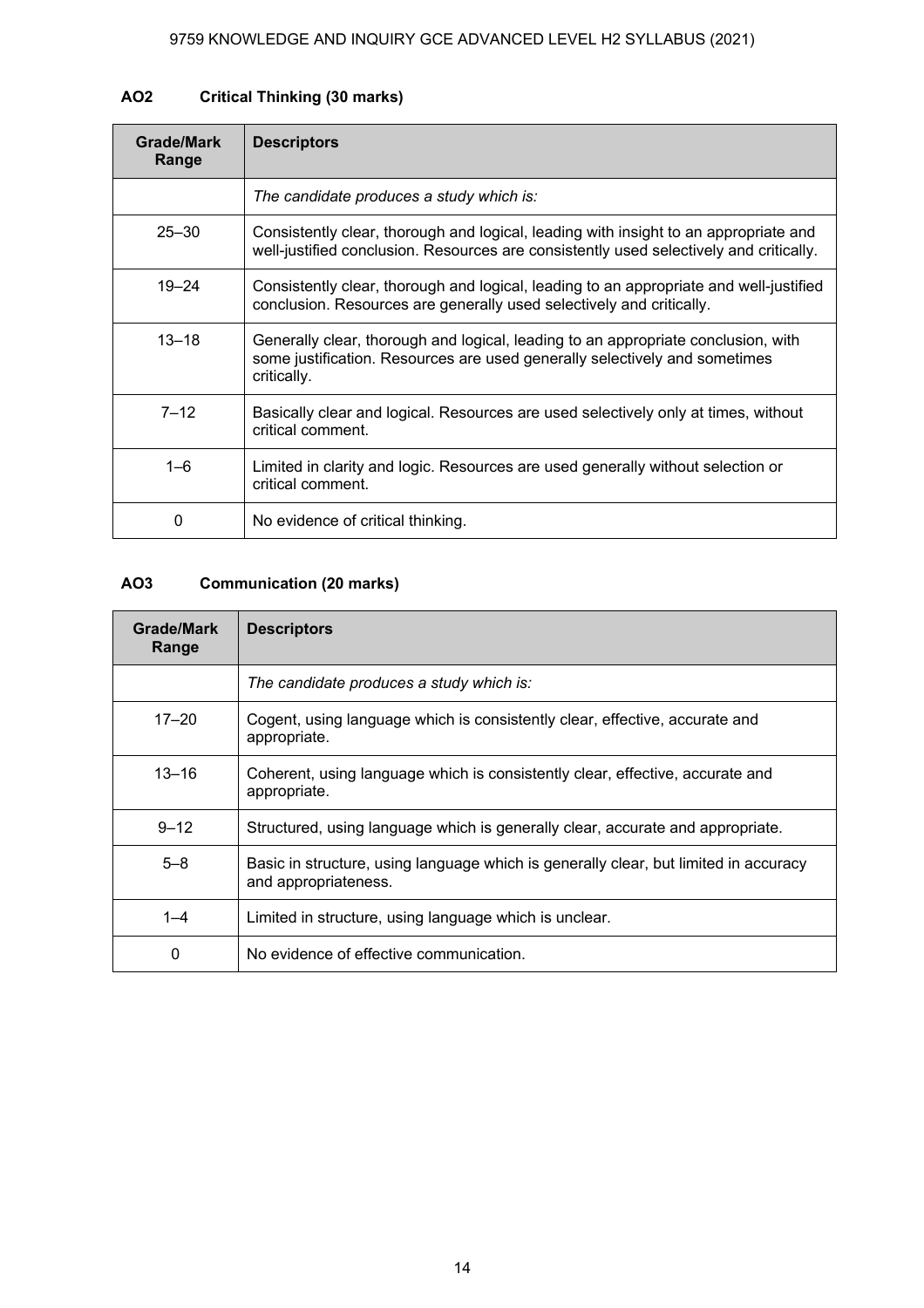# **APPENDICES**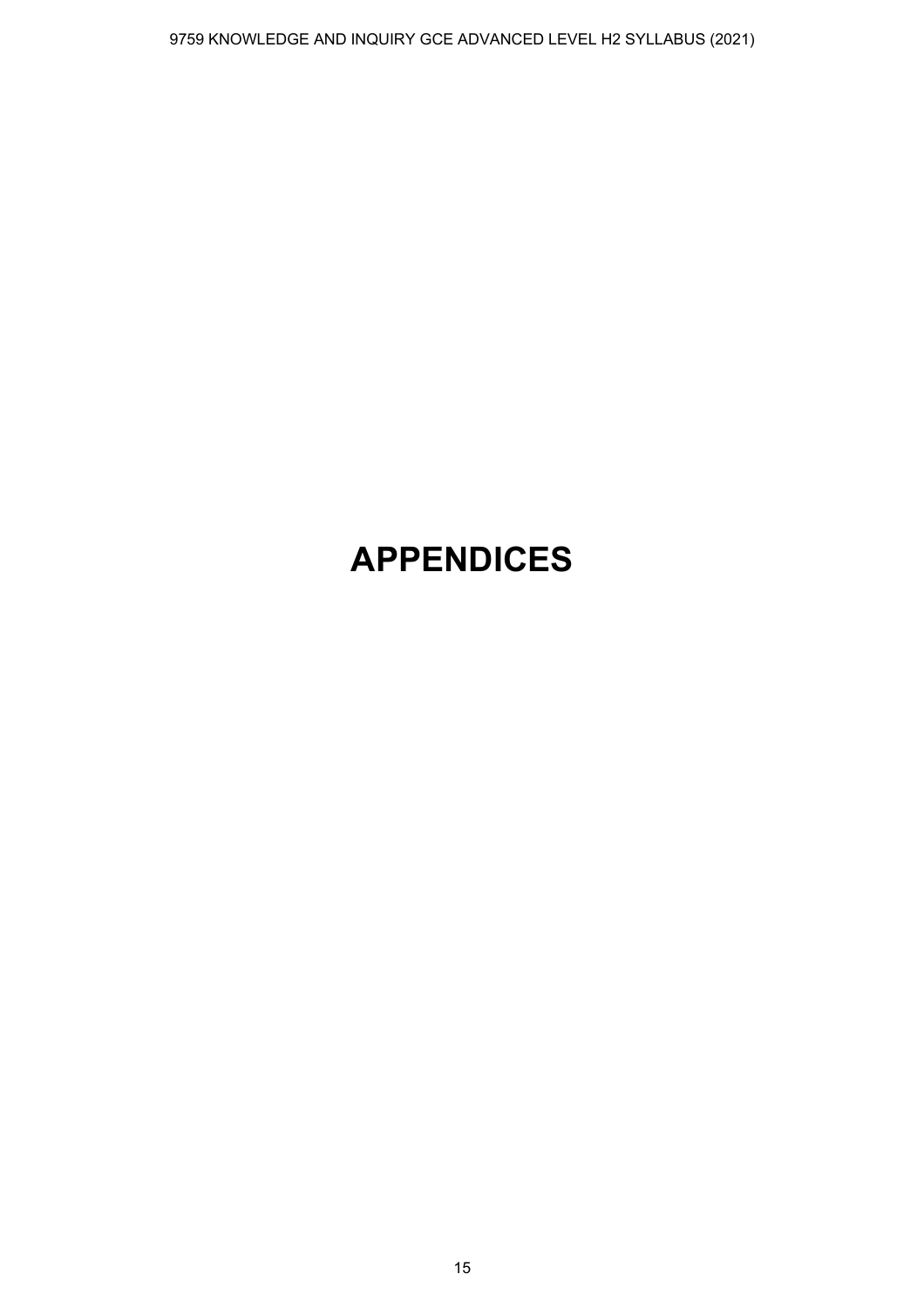

區區 Cambridge Assessment<br>SD International Education

[APPENDIX A]

### **KNOWLEDGE AND INQUIRY**

### **HIGHER 2**

**(SYLLABUS 9759)** 

#### **INDEPENDENT STUDY PROPOSAL FORM**

| <b>Candidate's Name:</b>                                                                                                                                                     | <b>Index Number:</b>  |  |  |
|------------------------------------------------------------------------------------------------------------------------------------------------------------------------------|-----------------------|--|--|
| <b>Centre Name:</b>                                                                                                                                                          | <b>Centre Number:</b> |  |  |
| <b>Year of Examination:</b>                                                                                                                                                  |                       |  |  |
| If this is the 2nd submission, please tick here                                                                                                                              |                       |  |  |
| <b>Research Topic or Area of Study:</b>                                                                                                                                      |                       |  |  |
|                                                                                                                                                                              |                       |  |  |
|                                                                                                                                                                              |                       |  |  |
| Rationale for Choice of Topic (e.g. potential contribution of study to existing knowledge/<br>research):                                                                     |                       |  |  |
|                                                                                                                                                                              |                       |  |  |
|                                                                                                                                                                              |                       |  |  |
|                                                                                                                                                                              |                       |  |  |
|                                                                                                                                                                              |                       |  |  |
| Proposed Title of Independent Study:                                                                                                                                         |                       |  |  |
|                                                                                                                                                                              |                       |  |  |
|                                                                                                                                                                              |                       |  |  |
| <b>Synopsis of Independent Study:</b><br>[State clearly the objective(s) and scope of your research or area of study, and identify any<br>potential problems or limitations] |                       |  |  |
|                                                                                                                                                                              |                       |  |  |
|                                                                                                                                                                              |                       |  |  |
|                                                                                                                                                                              |                       |  |  |
|                                                                                                                                                                              |                       |  |  |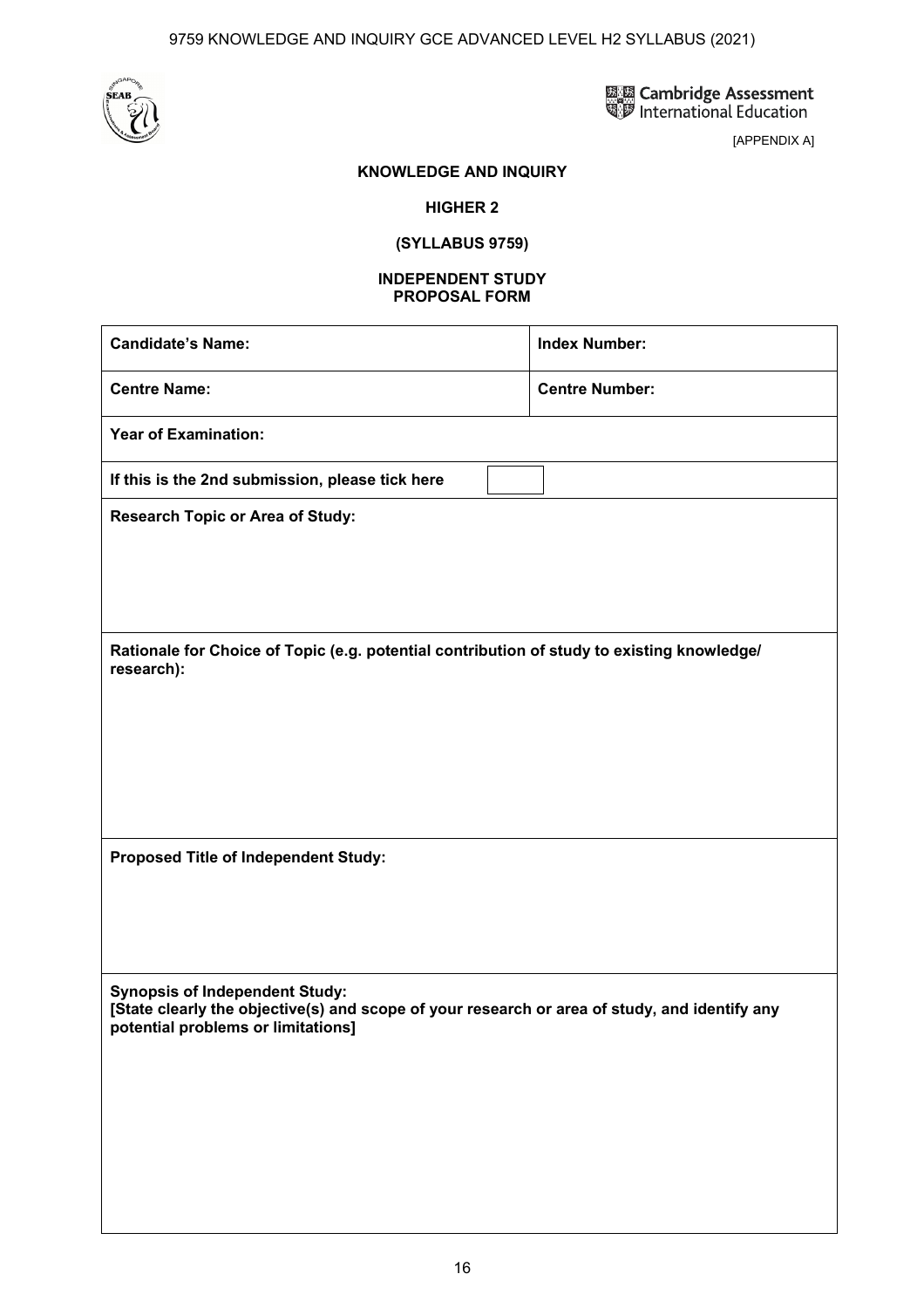| Literature Review (i.e. an overview of the current state of research and knowledge in this area<br>of study): |                                                                                     |       |  |  |
|---------------------------------------------------------------------------------------------------------------|-------------------------------------------------------------------------------------|-------|--|--|
|                                                                                                               |                                                                                     |       |  |  |
|                                                                                                               |                                                                                     |       |  |  |
|                                                                                                               |                                                                                     |       |  |  |
|                                                                                                               |                                                                                     |       |  |  |
| Methodology (if applicable):                                                                                  | [State clearly which, if any, qualitative and/or quantitative methods will be used] |       |  |  |
|                                                                                                               |                                                                                     |       |  |  |
|                                                                                                               |                                                                                     |       |  |  |
|                                                                                                               |                                                                                     |       |  |  |
| Date:<br><b>Candidate's Signature:</b>                                                                        |                                                                                     |       |  |  |
| <b>Teacher's Name:</b>                                                                                        | Signature:                                                                          | Date: |  |  |
|                                                                                                               |                                                                                     |       |  |  |

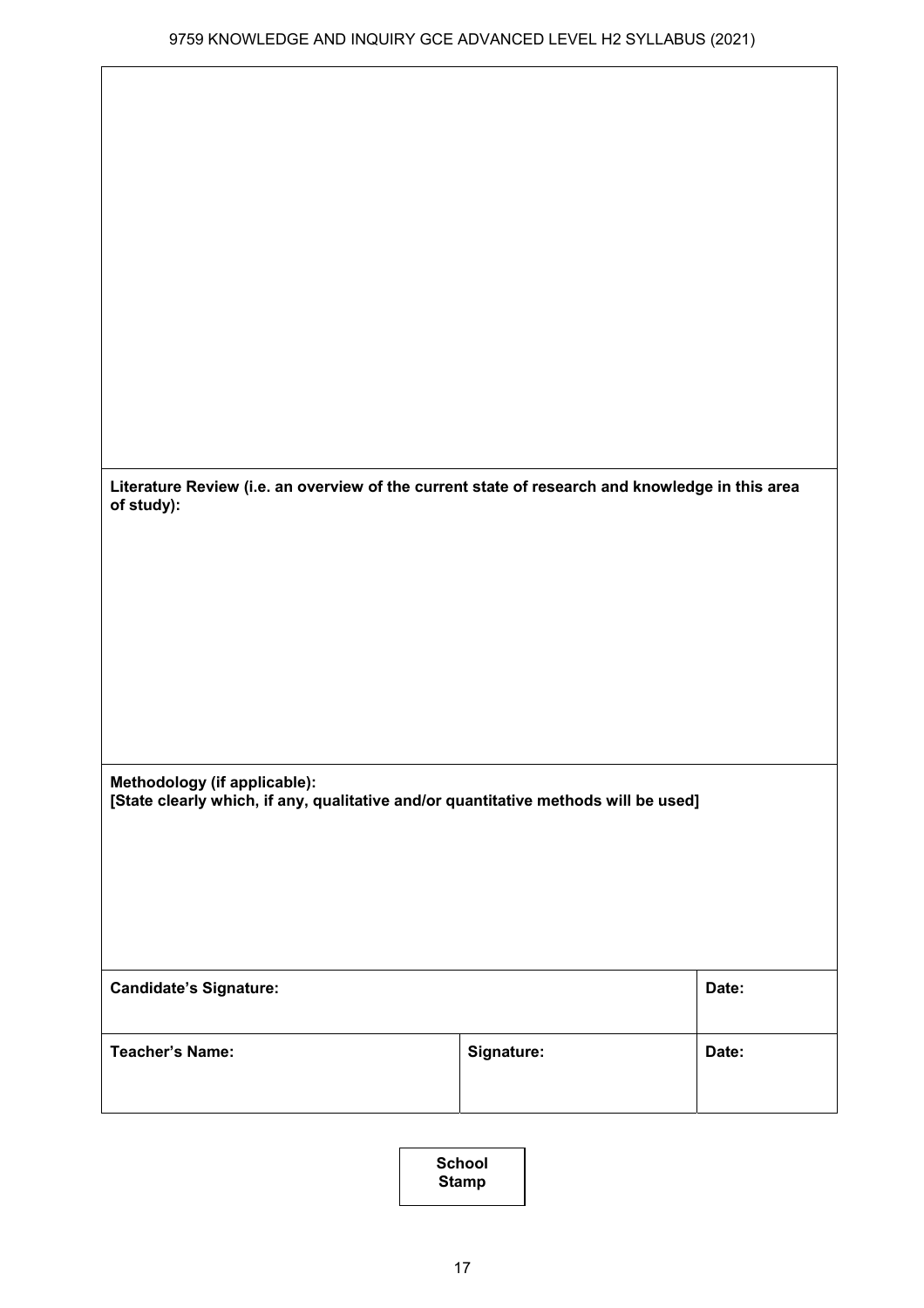

**國國 Cambridge Assessment** International Education

[APPENDIX B] **[To be attached to the front of H2 Independent Study/H3 Research Essay/H3 Research Project]** 

### **H2 INDEPENDENT STUDY/H3 RESEARCH ESSAY/H3 RESEARCH PROJECT**

### **DECLARATION AND SUBMISSION FORM**

| Subject:                                                    | <b>Subject Code:</b>        |  |  |
|-------------------------------------------------------------|-----------------------------|--|--|
| <b>Candidate's Name:</b>                                    | <b>Index Number:</b>        |  |  |
| <b>Centre Name:</b>                                         | <b>Centre Number:</b>       |  |  |
| <b>Teacher's Name:</b>                                      | <b>Year of Examination:</b> |  |  |
| Title of Independent Study/Research Essay/Research Project: |                             |  |  |
|                                                             |                             |  |  |

### **Word count for Independent Study/Research Essay/Research Project: \_\_\_\_\_\_\_\_\_\_\_\_\_ words**

### **Plagiarism Warning:**

Plagiarism is using someone else's work without acknowledging the source of that information. (Refer to the examination syllabus for more details on what constitutes plagiarism.) Plagiarism amounts to intellectual theft and is seen as an act of dishonesty. An investigation will be conducted when there is cause for suspicion of plagiarism. Where clear and convincing evidence exists, disciplinary action by the examining authority will be taken against any candidate found to have committed or aided the offence of plagiarism. Candidates who have contravened the examination regulations will not be given a grade and a 'T' symbol for the subject will be indicated.

#### **Candidate's Declaration:**

I declare that the attached work was produced solely by me.

I also declare that the subject area and content used in this Independent Study/Research Essay/ Research Project is not used in any other H2/H3 Independent Study/Research Essay/Research Project that I am submitting in the same examination year, or have submitted previously.

I am aware that if I am submitting two or more pieces of research work, only one of the works will be assessed if it is found that there is substantial overlap of content in the various pieces of research work submitted.

### **Candidate's signature and date \_\_\_\_\_\_\_\_\_\_\_\_\_\_\_\_\_\_\_\_\_\_\_\_\_\_\_\_\_\_\_\_\_**

### **Teacher's Declaration:**

In supervising this candidate, I declare that I **have / have not**\* supervised this candidate in accordance with the Notes of Guidance contained in the Examination Syllabus.

\* If 'have not', please attach an Irregularity Report containing the details to this Form.

### **Teacher's signature and date\_\_\_\_\_\_\_\_\_\_\_\_\_\_\_\_\_\_\_\_\_\_\_\_\_\_\_\_\_\_\_\_\_\_\_**

I have **no reason / reason\*\*** to believe that the work submitted by the candidate contains plagiarised material (please circle accordingly).

\*\* If there is evidence to suggest plagiarism may have occurred, please complete an Irregularity Report and submit it to SEAB with the candidate's work.

### **Teacher's signature and date\_\_\_\_\_\_\_\_\_\_\_\_\_\_\_\_\_\_\_\_\_\_\_\_\_\_\_\_\_\_\_\_\_\_\_**

### **School Stamp**